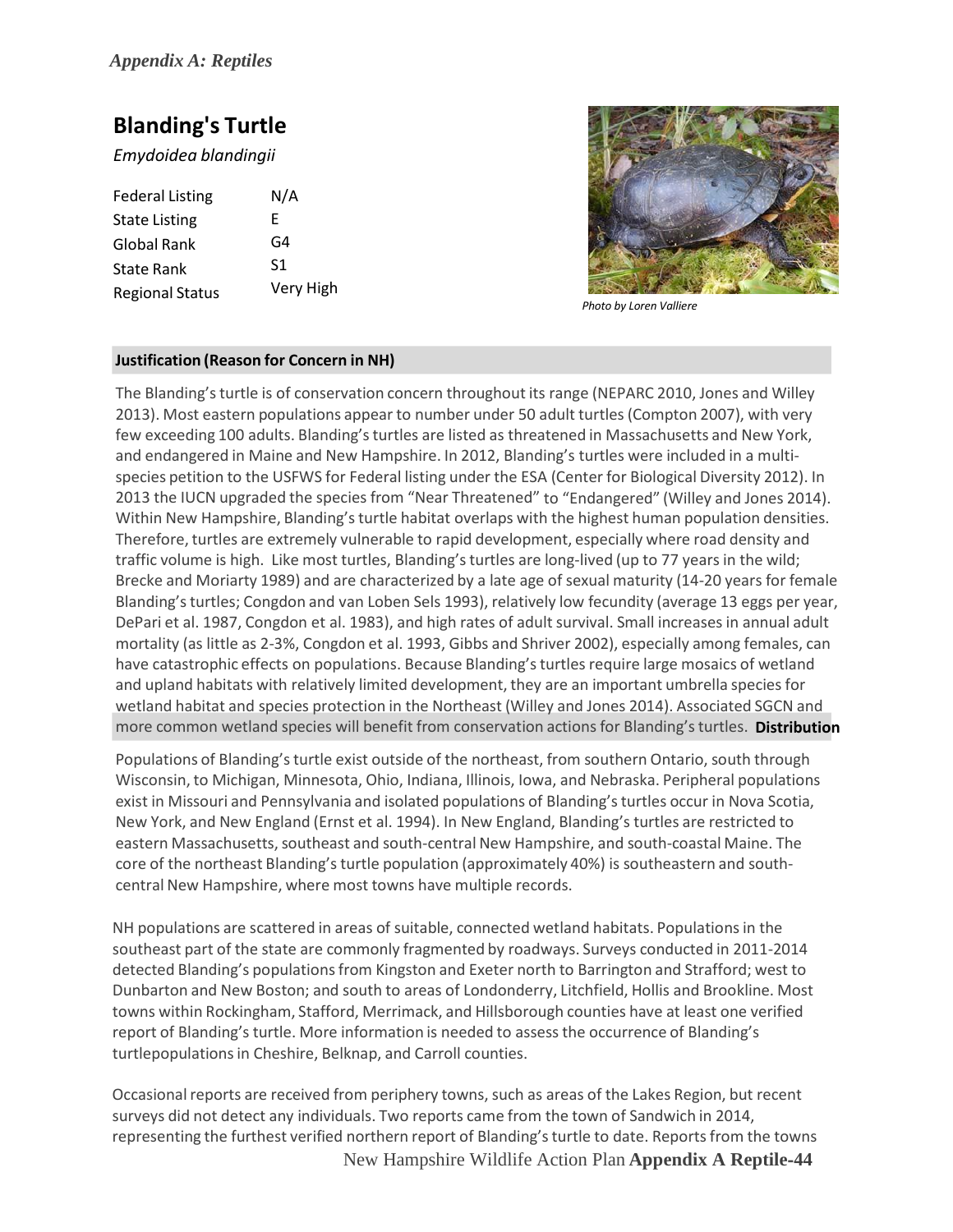of Fitzwilliam and Jaffrey represent the farthest westerly‐reaching reports to date. Historic reports (before 1993) without any recent documentation include the towns of Moultonborough, Boscawen, and Seabrook.

### **Habitat**

Blanding's turtles require large intact landscapes consisting of a diversity of wetland types and sizes, sandy open areas for nesting, and limited human disturbance (such as roads and associated threats) (Joyal 1996, Jenkins and Babbitt 2003). Preferred aquatic habitats include marshes, vegetated ponds, forested and shrub swamps, fens, oxbows, and vernal pools (Ernst et al. 1994, Fowle 2001). Blanding's turtles are often associated with buttonbush swamps, highbush blueberry-winterberry shrub thickets, and deep marshes with emergent vegetation, particularly duckweed (Lemna) (Sperduto 2004, Jenkins and Babbit 2003, Ross and Lovich 1992). Slow moving streams and rivers may be important for dispersal and travel between wetlands(Southwell 2002). Adults prefer clean water with a soft organic bottom and abundant aquatic vegetation (Ross and Anderson 1990, Ernst et al. 1994). Habitat use may shift seasonally and vary geographically. Vernal pools are used extensively in spring

and summer (Joyal 1996), and when summer temperatures are high, Blanding's turtles may become relatively inactive. During this time, turtles may be resting in the bottoms of vernal pools, shrub swamps, marshes, and ponds (Joyal 1996, Graham 1999, Fowle 2001).

Female turtles lay eggs in upland habitats, usually between late May and early July. Suitable nest sites include an open canopy with sand, loam, or gravelly substrate (Graham 1999). Human‐altered sites (e.g, pastures, road edges, yards, gardens, gravel pits, and power line right of ways) are often used (Linck et al. 1989, Joyal 1996, Jenkins and Babbitt 2003, Beaudry et al. 2010). Hatchlings may rest in moss, leaf litter, and grass tussocks prior to migrating from nesting areas to aquatic habitats(Butler and Graham 1995). Juveniles may use shallower habitats, utilizing marsh edges and shrubby wetlands that provide refugia from predators(Pappas and Brecke 1992, Congdon and Kenaith 2006).

## **NH Wildlife Action Plan Habitats**

- Marsh and Shrub Wetlands
- Vernal Pools
- Floodplain Habitats
- Peatlands
- Temperate Swamps



**Distribution Map**

## **Current Species and Habitat Condition in New Hampshire**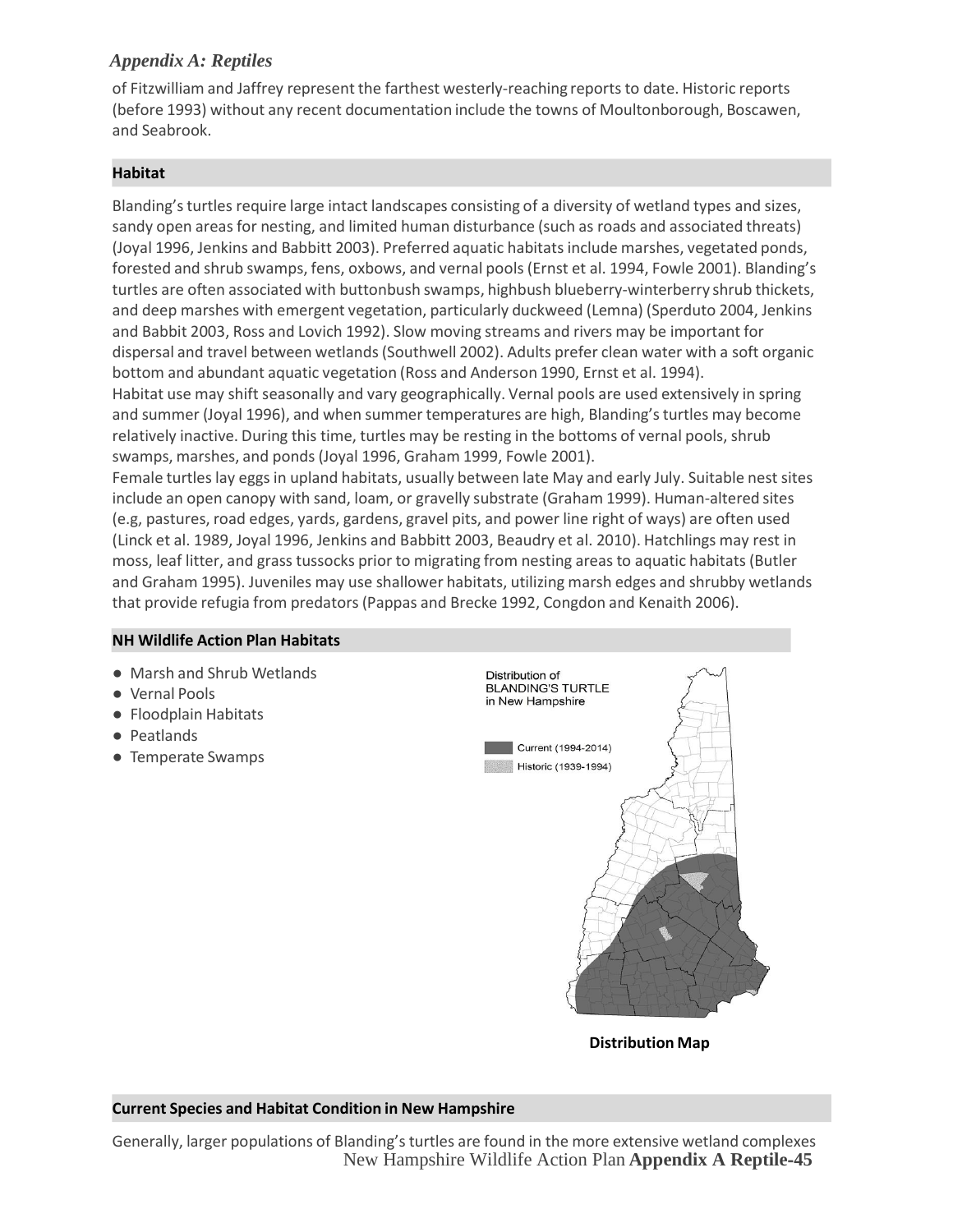than in smaller, more fragmented wetland areas. Turtles captured during surveys were marked with a unique identification code, so that individual turtles can be tracked, and populations can be evaluated in subsequent years. In-hand assessments of individual Blanding's turtle health occasionally revealed healed-over shell cracks from being hit by vehicles, and missing limbs presumably from escaping a predator. Vehicle injuries were observed even at sites that appeared less fragmented. The majority of Blanding's turtles captured were adults (greater than 14 years old), but small turtles may have been able to escape traps easier than larger adult turtles, or may use different areas than adult turtles (Congdon and Kenaith 2006).

NHFG also received many reports through the Reptile and Amphibian Reporting Program (RAARP) that helped fill in population information. Among 828 records (Element Occurrences) in the NHNHB Rare Species Database (as of 12 March 2015), 63 are considered historic (before 1995). Many of these are reports of Blanding's turtles on roadways. See 'Quality of Habitat'section for additional information.

## **Population Management Status**

Possession of Blanding's turtles, including manipulation of individuals for research, requires a permit from NHFG. Previous population studies have occurred in New Hampshire: D. Carroll conducted a field investigation for rare turtles (i.e., Blanding's, spotted, Clemmys guttata, and wood, Glyptemys insculpta) in the Great Bay and Lamprey River areas; and an extensive multi-year Blanding's turtle research project was conducted in two areas of New Hampshire: central New Hampshire (Dunbarton, Weare, Hopkinton) and southeastern New Hampshire (Lee, Durham, Newmarket; Jenkins and Babbitt 2003). The New Boston Air Force Station has investigated habitat use and movement of Blanding's turtles on their property (Najjar and Drake 2014).

The Competitive State Wildlife Grant‐funded regional project launched in 2011 provided NH and cooperating states with present-day baseline information on Blanding's turtle's distribution and abundance in the Northeast. This project allowed NH to rank and prioritize Blanding's turtle sites for conservation actions and site‐specific plans, and evaluated the influence of habitat and landscape characteristics on population size and structure (Willey and Jones 2014). Priority sites were determined based on the habitat quality and the number of Blanding'sturtles observed at the site. For high‐priority sites, management plans were created that detail the baseline data collected, include population management goals, and suggest best management practices for conserving Blanding's turtles and their habitat on‐site. Management plans include ongoing intervals of population assessment, habitat assessment, and threat assessment. The Northeast Blanding's Turtle Working Group is facilitating implementation of management plans.

Protective screening has been placed over Blanding's turtle nests to prevent predation in some areas, but this effort has not been practiced at a large scale. NHFG and partners have created sandy nesting openings in certain areas near suitable wetlands to reduce the need for adult turtles to cross roads and dangerous terrain to access nesting areas.

NHFG purchased 'turtle crossing' signs to place at areas where roads cross or are adjacent to suitable wetlands. A pilot project was launched in the town of Newmarket in 2014, where signs were strategically placed in these areas. The effectiveness of the signs to alert motorists and reduce vehicle speed still needs to be assessed.

## **Regulatory Protection (for explanations, see Appendix I)**

New Hampshire Wildlife Action Plan **Appendix A Reptile**‐**46** ● CITES ‐ Convention on International Trade of Endangered Species of Wild Fauna and Flora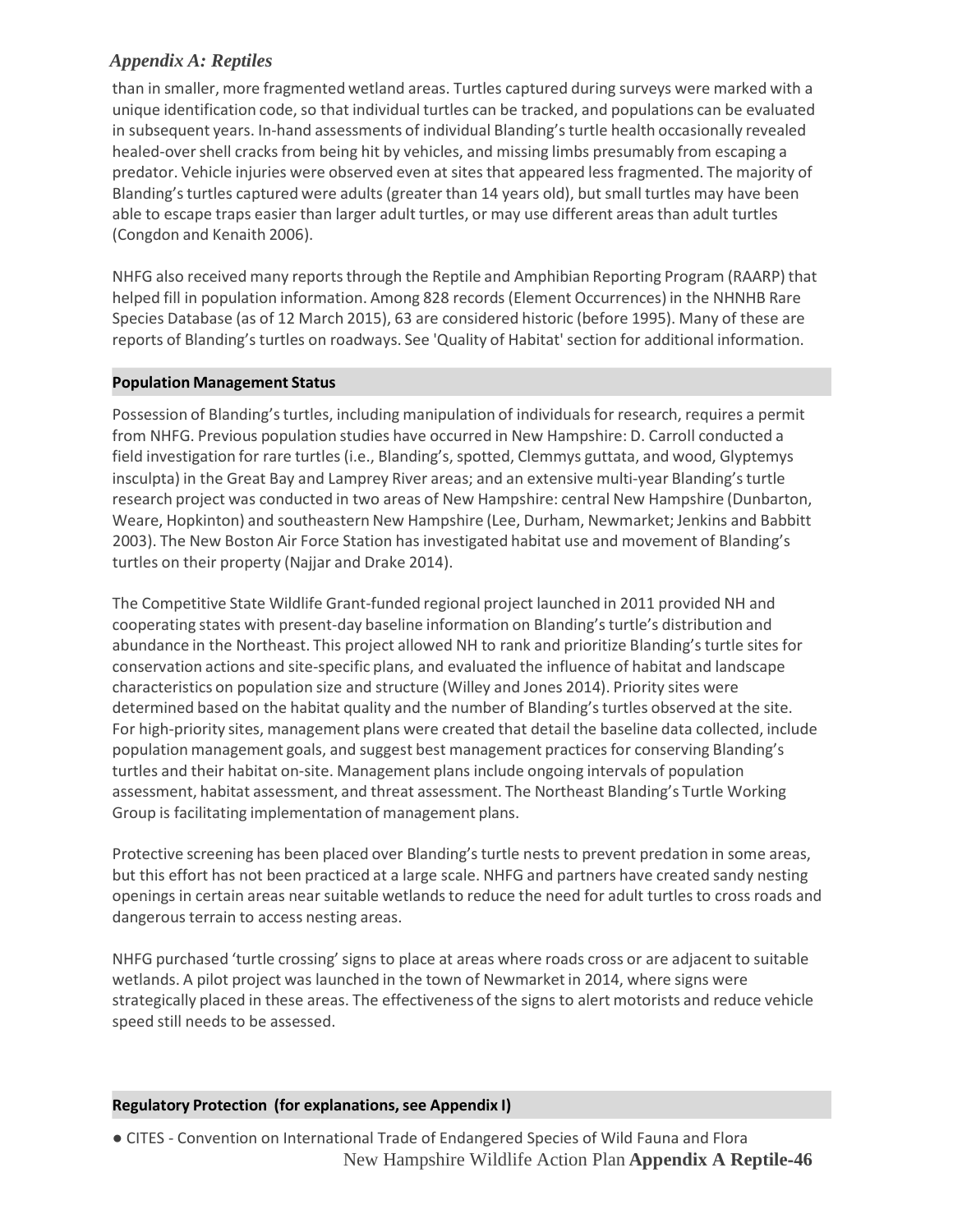- NHFG Rule FIS 803.02. Importation.
- NHFG Rule FIS 804.02. Possession.
- NHFG Rule FIS 811.01 Sale of Reptiles.
- Endangered Species Conservation Act (RSA 212-A)
- NHFG FIS 1400 Nongame special rules
- Fill and Dredge in Wetlands ‐ NHDES
- Clean Water Act-Section 404
- Alteration of Terrain Permitting NHDES

## **Quality of Habitat**

Known Blanding'sturtle sites were ranked using factors such as site area, within‐site habitat fragmentation, within‐site habitat abundance and quality, surrounding landscape context, percent of the site that is protected and other conservationmeasures already underway (Willey and Jones 2014). Within-site habitat fragmentation was calculated by looking at the percent of site area that had at least low intensity development, the percent of impervious surface cover, and road density within the site. The presence and intensity of roads is a major threat and influencesthe quality of an area for Blanding's turtles. These sites were then fit into one of four categories: high priority, mid-priority, supporting landscape (those sites offering connectivity between high priority sites), and non‐priority sites – consisting of unknown (single observation) sites and fragmented sites. Genetically distinct sites were also included as high priority sites, as well as those that are geographically isolated. Thirty-two percent of New Hampshire's Blanding'sturtle habitat is considered high priority. Forty percent of the state's habitat area falls into the mid‐priority category, and 18% of the state's habitat area falls into the 'supporting landscape' category.

Approximately 38% of the known Blanding's turtle habitat in the Northeast region falls within the 36 high priority sites and 31% falls within the 85 mid-category sites. All sites are important to the longterm conservation of Blanding'sturtles in the region (Willey and Jones 2014) but actions will need to be prioritized among sites.

## **Habitat Protection Status**

Within High Priority Blanding's turtle habitats, 37% of this habitat is currently protected. 14% of Midtier sites are currently protected, and 9% of Supporting Landscape habitats are protected (Willey and Jones 2014). Statewide, out of 143,586 hectares of known Blanding'sturtle habitat, 20% of this is conserved.

## **Habitat Management Status**

Habitat management specifically for Blanding's turtles has increased in recent years, as their distribution and needs have become better understood. The species has been targeted for management on some lands protected by groups such as the Great Bay Partnership and Southeast Land Trust.

Artificial nesting areas have been created in some areas as part of mitigation during NHFG review of wetland impacts. Nesting areas were created at two NH Blanding's turtle sites in 2012, and monitoring of suitable nesting areas has occurred at mid‐ and high‐priority sites. Nesting areas have been created on other lands, including some owned by the Army Corps of Engineers and the Natural Resource Conservation Service, but use of these nesting areas is unknown. A nesting study in Maine found that Blanding's turtles were more likely to use anthropogenic nest sites where they were available, and some turtles will use new nesting areas as they become available (Beaudry et al. 2010). A set of best management practices for Blanding's turtles was created for land managers. Nest Site Management and Creation Guidelines, Forestry Guidelines, and Recreation Guidelines are available a[t](http://www.blandingsturtle.org/)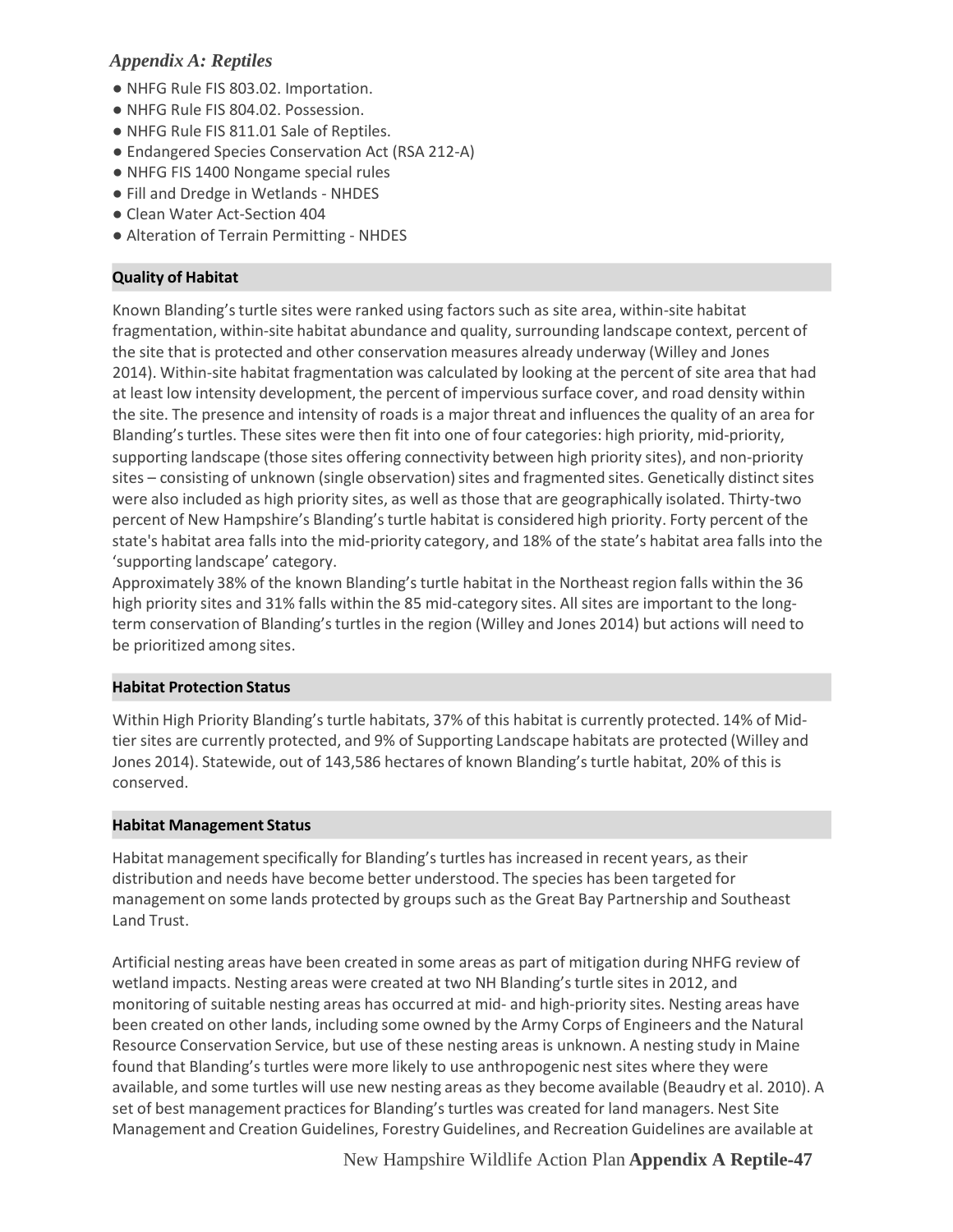[www.blandingsturtle.org.A](http://www.blandingsturtle.org/) Blanding's‐specific brochure developed in coordination with UNH Cooperative Extension highlights these practices and is available for landowners at [http://extension.unh.edu/WildlifeBrochures.](http://extension.unh.edu/WildlifeBrochures)

As part of the Blanding's turtle project, site‐specific management plans were created for high‐priority sites in southern New Hampshire. NHFG will continue to coordinate with site managers to implement habitat management including increasing connectivity of wetlands, promoting attention to the timing of wetland drawdowns (avoiding winter months), reducing road mortality by upgrading road culverts and bridges, and creating nesting areas.

## **Threatsto this Species or Habitat in NH**

Threat rankings were calculated by groups of taxonomic or habitat experts using a multistep process (details in Chapter 4). Each threat was ranked for these factors: Spatial Extent, Severity, Immediacy, Certainty, and Reversibility (ability to address the threat). These combined scores produced one overall threat score. Only threats that received a "medium" or "high" score have accompanying text in this profile. Threats that have a low spatial extent, are unlikely to occur in the next ten years, or *there is uncertainty in the data will be ranked lower due to these factors.*

## **Habitat impacts from development of surrounding uplands(Threat Rank: High)**

Blanding's turtles use a mosaic of wetland, aquatic, and upland habitats, often traveling a mile or more among them. Thus, a large amount of land is required to protect a population. Reduction in habitat quality or availability may harm populations by causing indirect mortality due to increased dispersal across inhospitable habitat, increased predation, and increased desiccation.

In late May to early July, female turtles leave wetlands in search of an area with an open canopy and bare ground to lay eggs. If nesting habitat is not connected to occupied wetland habitat, adult mortality may occur. Humans and their pets can disturb nesting females and their eggs, and although turtle populations are less sensitive to egg survival than to adult survival, high nest mortality or lack of nesting habitat may harm populations.

Blanding's turtles may use human-modified areas such as gravel pits, residential lawns, and agricultural areas, for nesting. Thus, adults in these areas are vulnerable to predation, road mortality, disturbance, and mowing equipment (Marchand and Litvaitis 2004a). Nests near some ecological edges, such as those nearby to development, may also be more vulnerable to predation (Temple 1987).

Regional population declines have been exacerbated by upland habitat fragmentation and degradation by development (Compton 2007). An estimated 21,000 ha (51,000 acres) were required to maintain viable populations of Blanding'sturtles in Maine (McCollough 1999). Although smaller areas may protect species where populations are denser (Fowle 2001), large blocks of connected habitat are needed to protect Blanding's turtles.

Because Blanding'sturtles often use vernal pools and uplands, protection only of large wetlands is not adequate to protect Blanding's turtles (Southwell 2002). New Hampshire has been the fastest growing state in the northeast in recent decades, and developmentin the southern part of the state is consuming open space at a rapid rate (SPNHF 2014). New Hampshire state regulations are currently ineffective at protecting species that use large wetland complexes, and building and disturbance setbacks from freshwater wetlands are not required under New Hampshire state wetland regulations (except for septic setbacks). Where setbacks or buffers do occur at the town level, they are not sufficient to protect wide ranging species such as Blanding's turtles without a larger scale planning effort.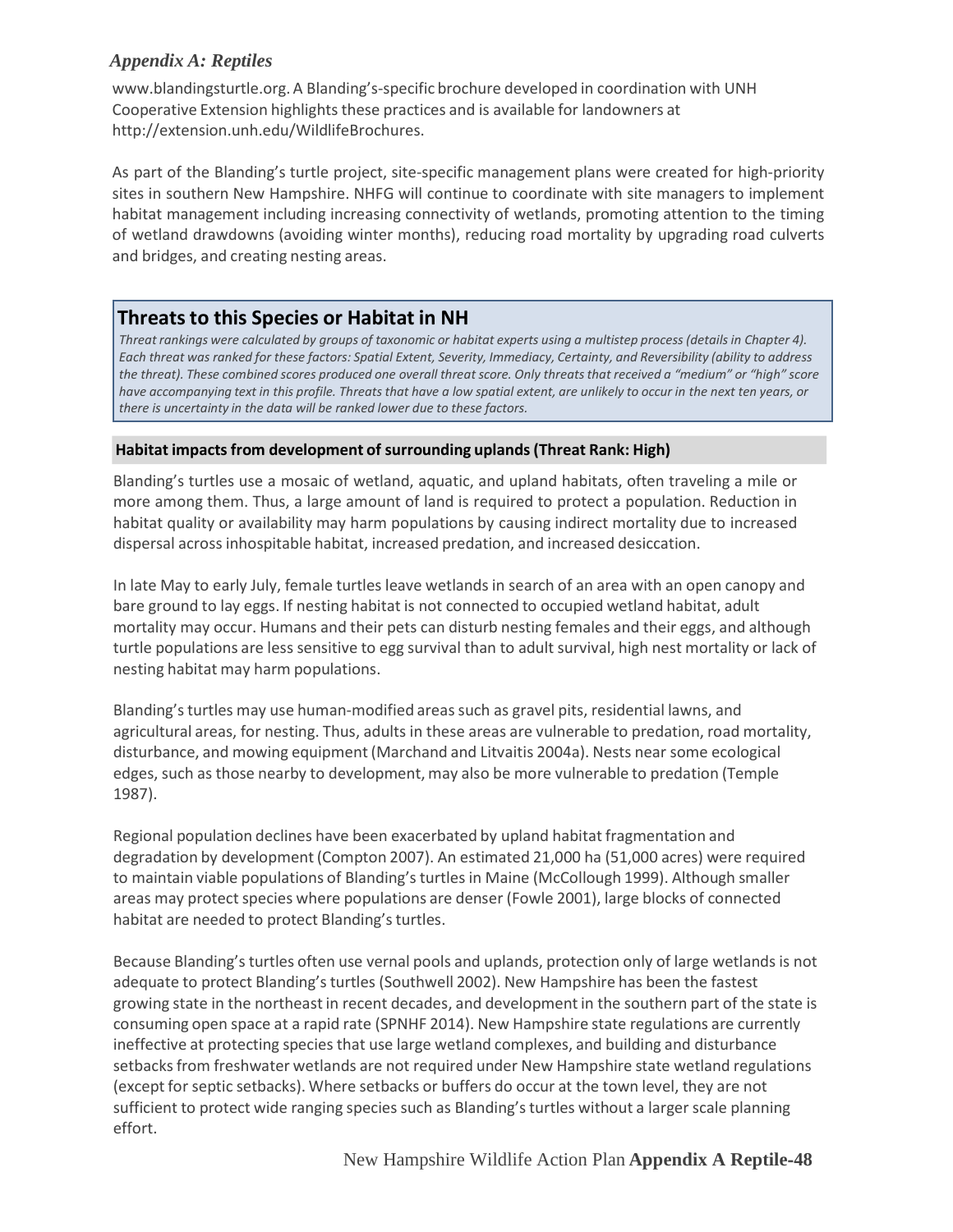## **Mortality of individualsfrom vehicles on roadways(Threat Rank: High)**

Human population density and developmentis rapidly increasing in southern New Hampshire (SPNHF 2014). Increases in road densities and traffic volume pose direct threats to turtles, which are slow to cross wide roads. Small annual losses of only a few adult Blanding's turtles may result in population extirpation.

Blanding's turtles are capable of dispersing long distances through upland habitats (Joyal et al. 2001, Jenkins and Babbitt 2003), and roads that intersect turtle home ranges will increase the chance of individuals being killed on roads. Many Blanding's turtle records (Element Occurrences) known from New Hampshire consist entirely of individuals observed on roads. Additionally, low population densities and skewed age and sex ratios have raised concerns over the effect of road mortality on some turtle populations in the region (e.g., Joyal et al. 2000, Marchand and Litvaitis 2004a, Gibbs and Steen 2005).

Computer modeling suggests that road densities as low as 1 km/ km2 with fewer than 100 vehicles per lane per day will cause excessive loss of semiterrestrialturtles (e.g., *Emydoidea*, Gibbs and Shriver 2002). Although density may be a good initial surrogate for investigating habitat quality, factors such as road width, traffic speed and volume, and position in the landscape should also be considered. Road shoulders, because of the availability of bare soil and open canopies, may attract nesting turtles, increasing the opportunity for road crossings of adult and hatchling turtles. Also, steep-sloping granite curbing can trap turtles on roadways and can decrease the chance of individuals successfully crossing roadways(Najjar, New Boston Air Force Base, personal communication).

## **Habitat conversion from the direct filling of wetlandsfor development (Threat Rank: Medium)**

Filling of wetlands to produce flat, developable land directly removes Blanding's turtle habitat. Reduction in habitat quality or availability may harm populations by causing direct mortality of individuals or indirect mortality due to increased dispersal across inhospitable habitat, increased predation, and increased desiccation.

It's estimated that around 20,000 acres of wetlands have been historically lost from New Hampshire (Environmental Law Institute 2008). Under the Fill and Dredge in Wetlands Act, NHDES requires a permit for dredge, fill, or construction in any size wetland. NH DES receives around 2,600 permit applications each year for dredge, fill, or construction in wetlands, and approximately 95% are approved (Environmental Law Institute 2008). For projects that impact over 10,000 square feet of wetland, some mitigation is typically required.

An estimated 21,000 ha (51,000 acres) were required to maintain viable populations of Blanding's turtles in Maine (McCollough 1999). Although smaller areas may protect species where populations are denser (Fowle 2001), large blocks of connected habitat are needed to protect Blanding's turtles. As southern New Hampshire develops, wetlands will be threatened by myriad stressors(see Marsh and Shrub Wetland Profile). Although extensive marshes are not likely to be filled, small vernal pools can easily be overlooked during environmental reviews of dredge and fill permit applications (M.N. Marchand, personal observation).

## **Mortality from casual collection of individualsfrom the wild or moving animals to a different location (Threat Rank: Medium)**

Individual turtles are removed from local populations, and because populations depend on high adult survival, removal can lead to local extinction. This can range in severity from individuals picking up a Blanding'sturtle to take home as a pet, or picking up a Blanding'sturtle and unknowingly moving it to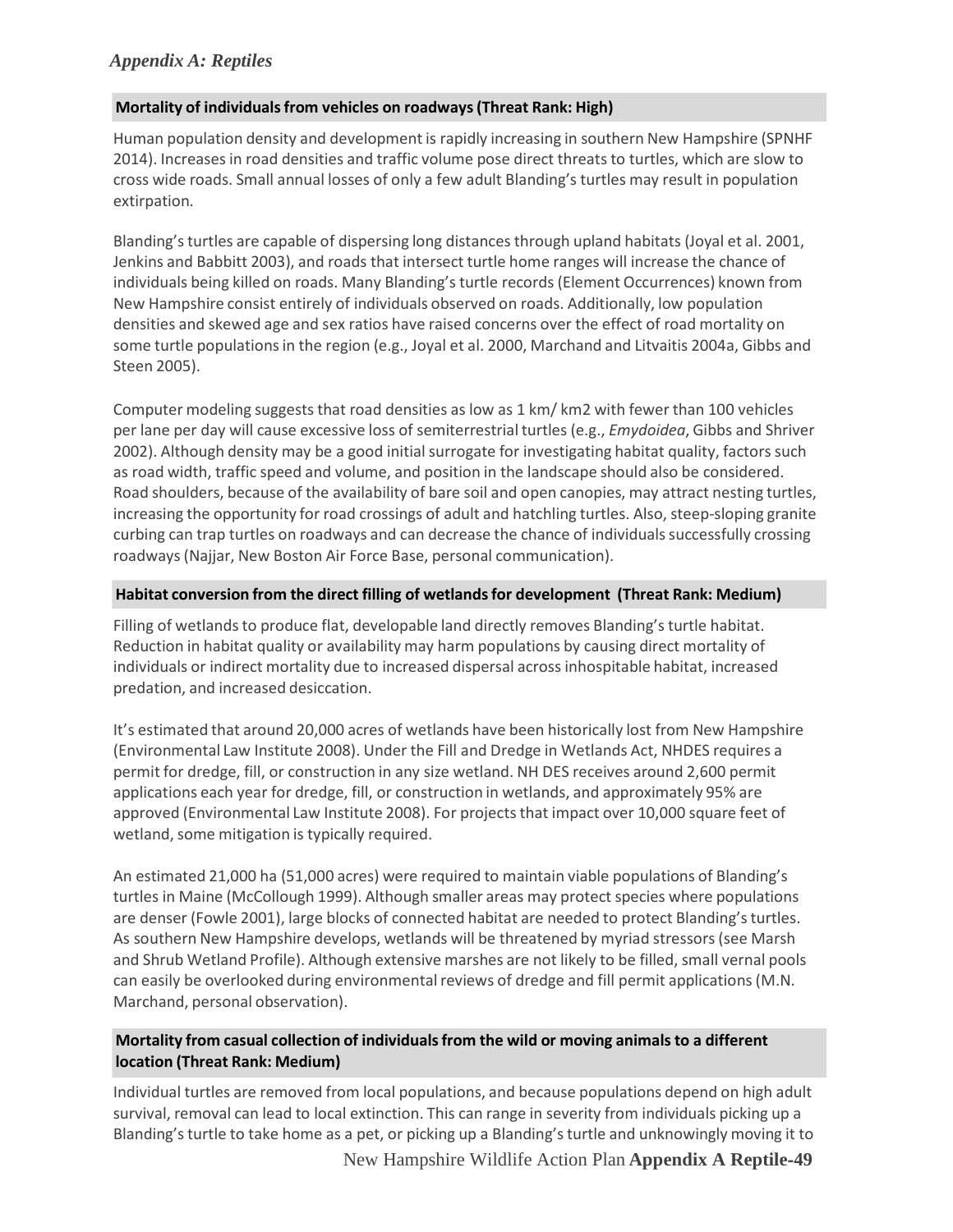unsuitable habitat in a different area.

NHFG has evidence of casual collection of Blanding's turtles in New Hampshire. Casual collection and relocation of individual Blanding's turtles is probably more common than is documented, and NHFG receives several reports of this every year. People may move turtles to distant wetlands, ponds, or lakes, and may occasionally keep Blanding's turtles as pets. Lakes, rivers, and open water ponds are unsuitable for Blanding's turtles, and moving turtles to these habitats likely causes dispersal in search of a suitable wetland, leaving the turtle vulnerable to other threats like road mortality and predation.

## **Mortality from the commercial collection of individualsfrom the wild (Threat Rank: Medium)**

Commercial collection of Blanding'sturtles includes any capture of Blanding'sturtles with intent to sell the animal. Individual turtles are removed from local populations, and because populations depend on high adult survival, removal can lead to local extinction. This can range in severity from one Blanding's turtle being sold within the state, to larger-scale collections that sell turtles elsewhere in the country or even overseas.

Large‐scale commercial collection of Blanding'sturtles appears to be low, but NHFG has evidence of commercial collection of Blanding'sturtles in New Hampshire as recently as 2013. In the past, reptile dealers have advertised Blanding's turtles for sale in New Hampshire (Levell 2000). Adult Blanding's turtles are probably the most commonly collected, since they are easily captured particularly when on land. Commercial collection in New Hampshire is worth further investigation and enforcement.

## **Habitat conversion and mortality from the removal of beaver and human‐made dams (Threat Rank: Medium)**

The removal of beaver dams or some human‐made dams can result in reduced wetland habitat quality or availability. Often, beavers build dams in small streams or rivers that flood an area, creating a suitable shrub‐wetland type of habitat that can be occupied by Blanding's and other turtles. When beaver dams are removed, flooded wetland area is typically reduced which reduces habitat suitability for Blanding'sturtles. Removal of human dams may reduce or improve habitat quality depending on the availability of suitable wetland habitat before and after dam removal. This reduction in habitat quality or availability may harm Blanding'sturtle populations by causing indirect mortality due to increased dispersal across inhospitable habitat, increased predation, and increased desiccation. Removal of dams can also lead to direct mortality of individual turtles, especially if done during winter months when turtles are hibernating. If a wetland draw‐down occurs during this time, turtles can be left without protection from the elements and may not survive through hibernation.

Blanding'sturtles move to overwintering sites in bogs, fens, marshes or ponds in September and October (Edge et al 2009). Blanding'sturtles have been observed using vernal pools and beaver ponds for overwintering sites in NH. During hibernation, turtles are vulnerable to metabolic and respiratory failure, freezing, and predation (Edge et al. 2009). They remain mostly inactive in the substrate of these slow-moving, low oxygen environments until April or May, depending on the weather. In New Hampshire, landowners may remove beaver dams to protect their property often with minimal approval or review process. Wetland drawdowns, especially those conducted in fall, may expose Blanding'sturtles to predation, winterkill, and road mortality (Hall and Cuthbert 2000), especially where dispersing individuals are surrounded by dense development(Marchand and Litvaitis 2004a).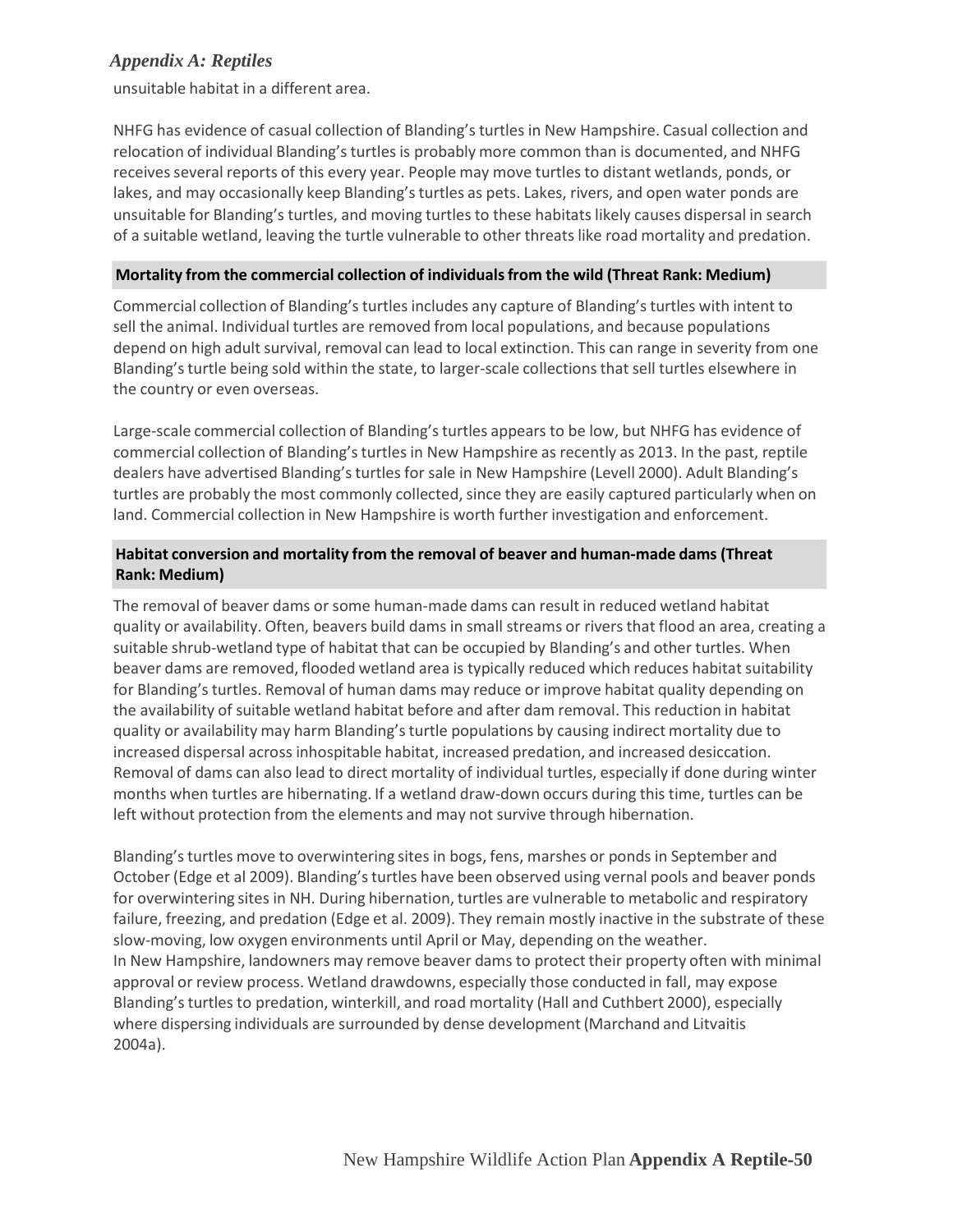### **List of Lower Ranking Threats:**

Mortality and species impacts (reduced fitness) from impervious surface run-off Mortality and species impacts (decreased fitness) from various diseases (ranavirus) Mortality from subsidized or introduced predators Habitat degradation from introduced or invasive plants Mortality from subsidized or introduced predators Habitat degradation due to wetlands manipulation Habitat conversion and mortality from the removal of beaver and human‐made dams Habitat conversion and mortality from drawdowns of lakes and ponds Mortality and degradation from legal and illegal OHRV activity Mortality of individuals from forestry equipment Habitat degradation and conversion from forestry practices Mortality from mowing and agricultural machinery and vehicles Species impacts from increased temperatures that reduce suitability for temperature-intolerant species Disturbance from increased cold temperaturesthat reduce embryonic development Habitat and species impacts from fragmentation

## **Actionsto benefit this Species or Habitat in NH**

#### **Enforce wildlife regulations**

**Primary Threat Addressed:** Mortality from the commercial collection of individuals from the wild

**Specific Threat (IUCN Threat Levels):** Biological resource use

#### **Objective:**

Enforce wildlife regulations pertaining to the illegal collection, possession, or sale of Blanding'sturtles in New Hampshire.

#### **General Strategy:**

In NH, it is illegal to kill, harm, possess, collect, or sell a Blanding's turtle without a permit from the NHFG. The species is also protected in every other state in the Northeast where it occurs, by the USFWS Lacey Act and internationally via CITES. Because the removal of one individual Blanding's turtle from the wild can impact local populations, enforcement of rules and laws pertaining to this species are particularly important. NHFG biologists will work with NHFG law enforcementstaff to identify violations and enforcement actions. NHFG staff will also work with neighboring states to identify origin of animals during confiscations.

| <b>Political Location:</b> | <b>Watershed Location:</b> |
|----------------------------|----------------------------|
| Statewide                  | Statewide                  |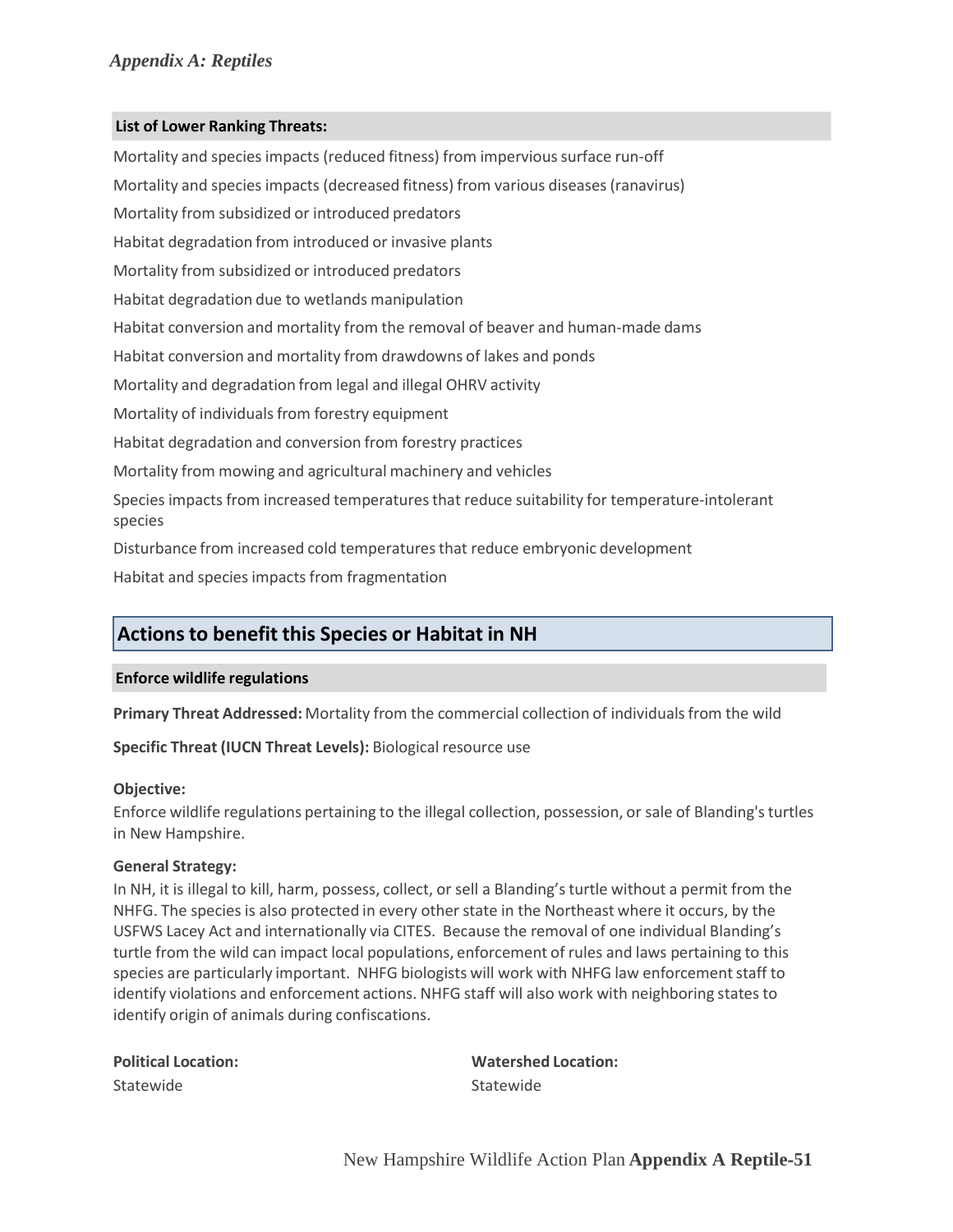Location Description:

Species is illegal to possessstatewide even though it may not occur in wild statewide.

#### **Outreach to landowners**

**Primary Threat Addressed:** Mortality from casual collection of individualsfrom the wild or moving animals to a different location

#### **Specific Threat (IUCN Threat Levels):** Biological resource use

### **Objective:**

Provide information on the status and risks of species via various media outlets to educate public on importance of not collecting or moving turtles.

#### **General Strategy:**

NHFG will increase landowner knowledge of the species' status and threats by developing materials and messages on various media including Facebook, NHFG webpage, and press releasesto other media outlets (newspaper, radio, television).

Hillsborough County, Merrimack County, Rockingham County, Strafford County

**Political Location: Watershed Location:**

Merrimack Watershed, Coastal Watershed

Location Description: Species range in NH.

## **Minimize road mortality to Blanding'sturtles**

**Primary Threat Addressed:** Mortality of individualsfrom vehicles on roadways

**Specific Threat (IUCN Threat Levels):** Transportation& service corridors

## **Objective:**

Minimize mortality of Blanding'sturtles on roadways.

#### **General Strategy:**

NHFG will work with NHDOT, NHDES, towns, and other partnersto minimize road mortality of Blanding's turtles on roadways. Specific targeted actions will include: avoid placement of new roads in priority Blanding'sturtle landscapes, avoid upgrading unpaved roads to paved surfaces in priority Blanding's turtle landscapes, designing roadways to minimize mortality such as avoiding use of steep curbing, upgrading culverts/underpassesto increase opportunitiesfor safe passage of turtles, place turtle crossing signs to educate motoristsin priority Blanding's turtle areas, and manage vehicle speed by reducing speed limits or installing speed bumps. Priority landscapesfor implementation will need to be assessed using a combination of habitat modelling, turtle road crossing data, and local knowledge.

## **Political Location: Watershed Location:**

Hillsborough County, Merrimack County, Merrimack Watershed, Coastal Watershed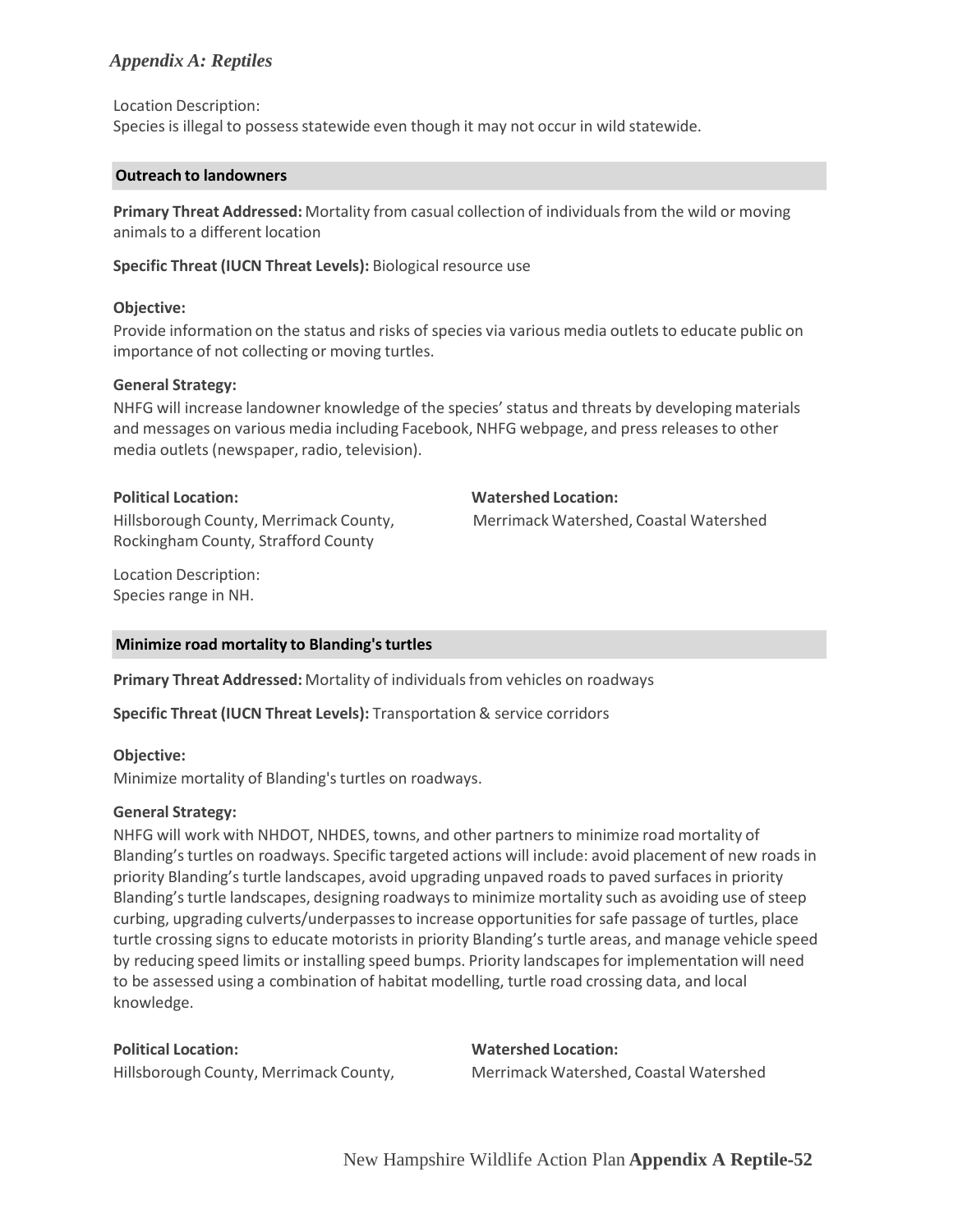Rockingham County, Strafford County

Location Description: Blanding'sturtle range within NH

#### **Encourage alternativesto dewatering wetlands potentially occupied by Blanding'sturtles.**

**Primary Threat Addressed:** Habitat conversion and mortality from the removal of beaver and human‐ made dams

**Specific Threat (IUCN Threat Levels):** Natural system modifications

#### **Objective:**

Encourage alternatives to dewatering wetlands potentially occupied by Blanding's turtles.

#### **General Strategy:**

Blanding's turtles use a variety of wetland types, many of which are influenced by beaver or human constructed dams. Dewatering wetlands occupied by Blanding'sturtles can result in a reduction in habitat, reduced habitat quality, and mortality to individuals from desiccation, freezing, predation, or road mortality associated with increased overland travel. Drawdowns or dam removal during hibernation months (October - April) could result in mortality to hibernating turtles. Therefore, alternatives that maintain suitable wetland habitat, especially during hibernation periods, are encouraged.

#### **Political Location: Watershed Location:**

Grafton County, Hillsborough County, Merrimack County, Rockingham County, Strafford County

Merrimack Watershed, Coastal Watershed

Location Description: Blanding's range in NH

## **Identify priority habitat at Blanding'sturtle sites.**

#### **Objective:**

Identify priority Blanding's turtle areas.

#### **General Strategy:**

Use a combination of habitat modelling, radiotelmetry, and site assessments to evaluate site conditions and importance for Blanding's turtle populations. At priority sites where nesting areas not known, mature females should be tracked via radiotlemetry.

### **Political Location: Watershed Location:**

Merrimack Watershed, Coastal Watershed

Hillsborough County, Merrimack County, Rockingham County, Strafford County

#### **Conserve priority Blanding'sturtle parcels**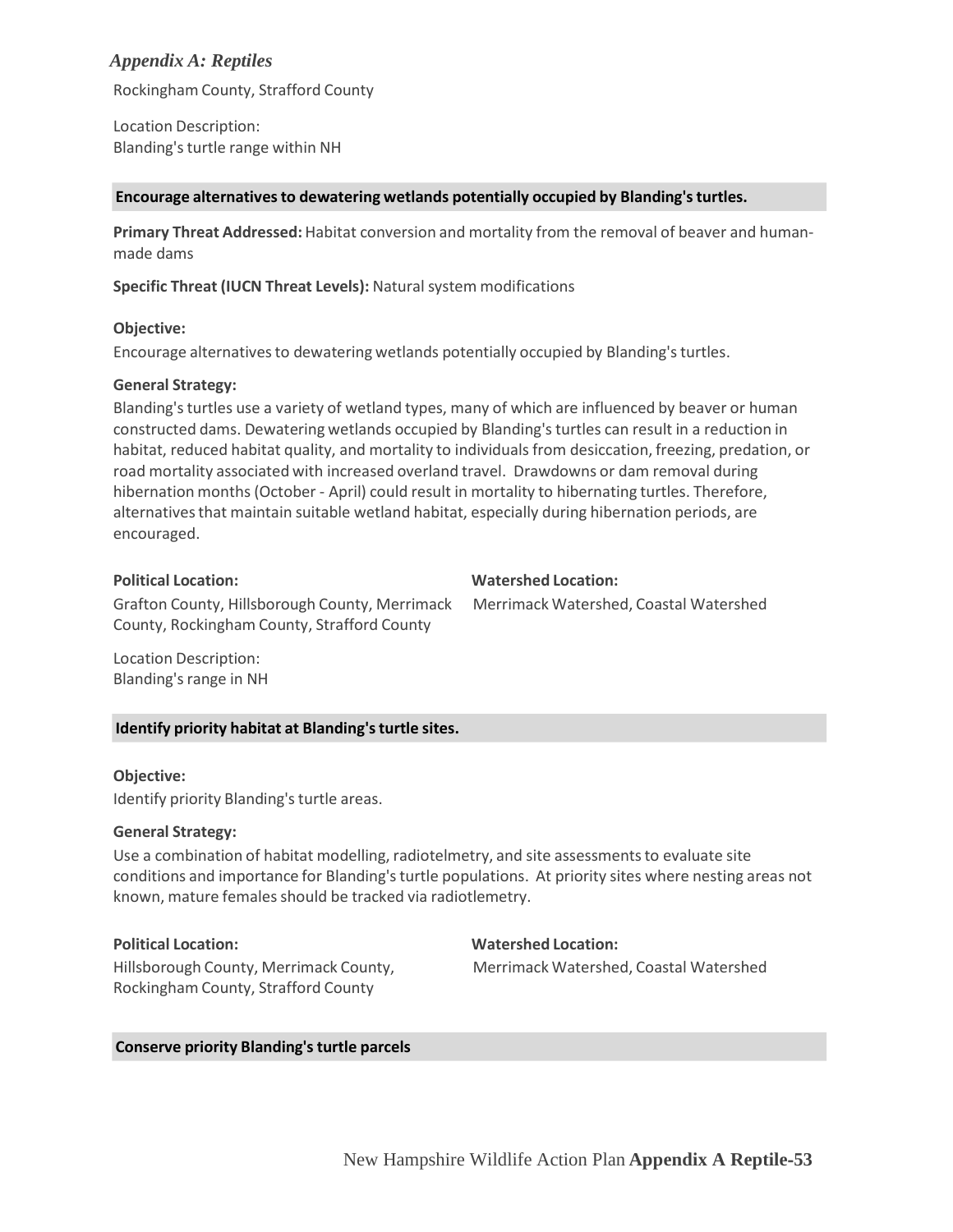## **Primary Threat Addressed:** Habitat and species impacts from fragmentation

**Specific Threat (IUCN Threat Levels):** Residential & commercial development

### **Objective:**

Conserve priority Blanding's turtle parcels.

#### **General Strategy:**

A conservation plan has been developed (Willey and Jones 2014) that identified priority Blanding's turtle sites and parcels. These sites will be updated over time as new information becomes available. Priority sites will be incorporated into NH Wildlife Action Plan revision maps and incorporated into state land conservation funding consideration (e.g., Aquatic Resource Mitigation Fund, LCHIP). NHFG staff will provide technical assistance to land trusts and towns in identifying and conserving priority parcels. NHFG staff will also provide technical assistance in developing management objectives compatible with Blanding'sturtle conservation.

## **Political Location: Watershed Location:**

Grafton County, Hillsborough County, Merrimack County, Rockingham County, Strafford County

Merrimack Watershed, Coastal Watershed

## **Northeast Blanding'sturtle working group**

#### **Objective:**

NHFG should continue participation in Northeast Blanding'sturtle working group and other national or internal initiatives to conserve the species.

## **General Strategy:**

A Northeast Blanding'sturtle working group has been active since 2003. As a result, the group has completed a status assessment for the Northeast region, a Blanding's turtle conservation plan, a standardized monitoring protocol, a genetics assessment, and initiated implementation of actions across the northeast region. This group will continue to facilitate and track the implementation of the Northeast conservation plan. The Northeast Blanding's turtle working group intends to increase communication to the mid‐west United States and Canada in order to develop a global communication network for the species.

Northeast **Statewide** 

**Political Location: Watershed Location:**

## **Monitor Blanding'sturtle populations**

**Objective:**

Implement long‐term and rapid assessment monitoring using standardized regional protocol.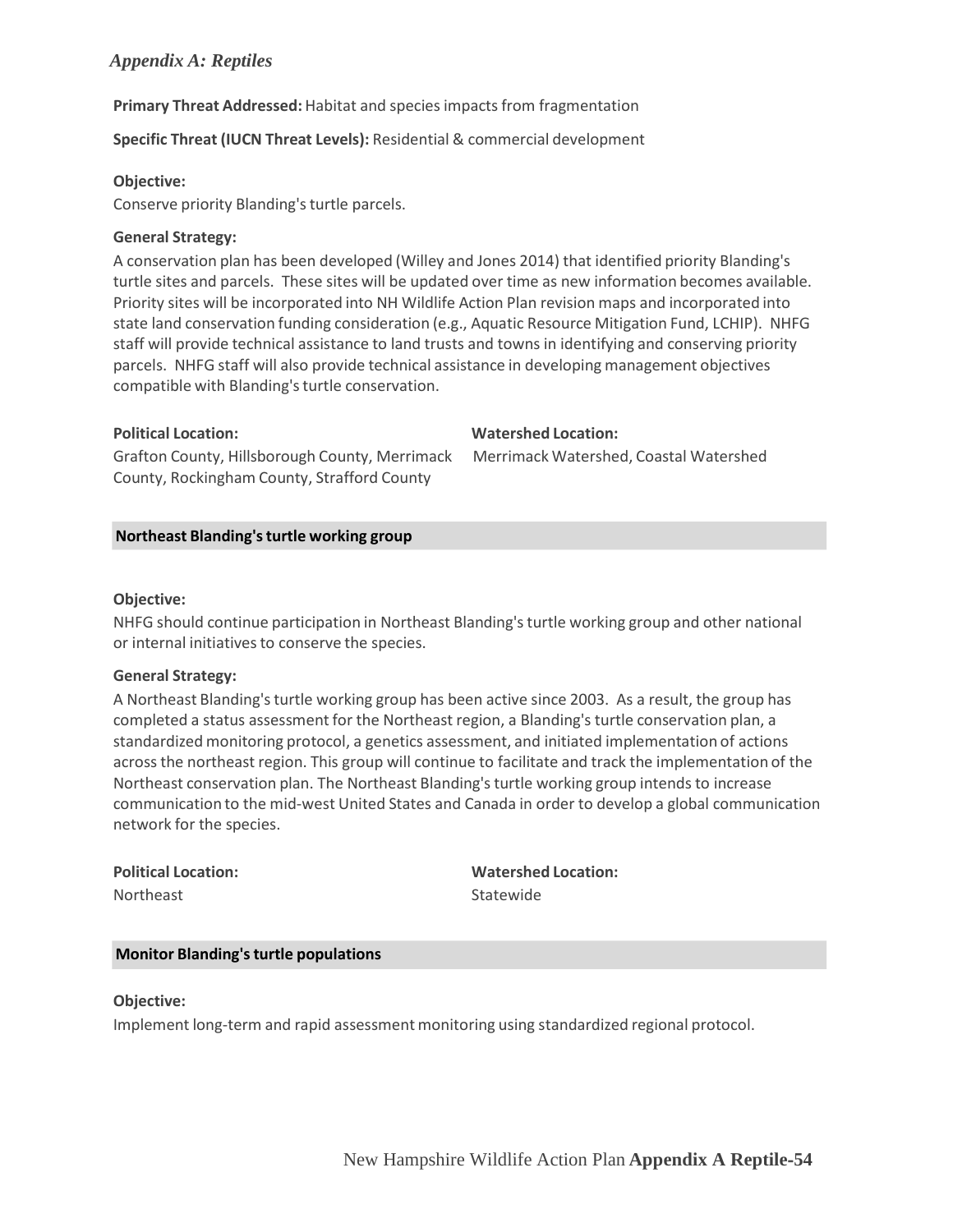## **General Strategy:**

Implement long‐term and rapid assessment monitoring using standardized regional protocol (Willey and Jones 2014). Long‐term monitoring should be implemented at all high priority sites and repeated every 5 years. Additional targeted monitoring could target nesting areas or habitat quality of particular wetlands.

Belknap County, Carroll County, Cheshire County, Grafton County, Hillsborough County, Merrimack County, Rockingham County, Strafford County

Location Description: Blanding'sturtle range in NH.

## **Political Location: Watershed Location:**

Androscoggin‐SacoWatershed, Lower CT Watershed, Pemi‐Winni Watershed, Merrimack Watershed, Coastal Watershed

## **Minimize disturbance to Blanding'sturtles from recreational activities.**

**Primary Threat Addressed:** Mortality and degradation from legal and illegal OHRV activity

**Specific Threat (IUCN Threat Levels):** Human intrusions & disturbance

## **Objective:**

Minimize impacts of recreation on Blanding'sturtle populations by using recreation guidelines and incorporating species' needs into property management plans

## **General Strategy:**

The potential negative influence of recreational trails on Blanding'sturtle populations may be reduced through a combination of management techniques outlined in Guidelines for Recreational Areas within High Priority Blanding's Turtle Sites in the Northeastern United States available at blandingsturtle.org. Objectives and Guidelinesfor Recreational Trails in High Priority Blanding's Turtle Sites include: 1) Prevent direct adult mortality caused by ATVs, OHRVs, trucks, bikes, etc.; 2) Minimize disturbance of adults, particularly nesting females; 3) Minimize mortality of nests, hatchlings, and juvenile turtles; and 4) Maintain the integrity of confirmed and potential nesting habitat. Specific actions could include: 1) Seasonal closures of ATV/OHRV trails bisecting sensitive wetland areas and turtle movement corridors; 2) seasonal (24 May to 4 July) or afternoon/evening (>16:00 h) closures to protect nesting females where trails bisect nesting habitat or nesting corridors; 3) Permanent closures of ATV/OHRV trails in known and potential nesting areas; 4) Increased, targeted law enforcement presence during sensitive time periods when turtle movements are frequent and relatively

predictable (e.g., June); 5) Trail relocation to avoid bisecting sensitive wetland complexes and to avoid separating suitable wetland habitats from suitable nesting habitats; and 6) Avoid placing hiking trails or sports fields in or adjacent to nesting areas.

**Political Location: Watershed Location:**

Grafton County, Hillsborough County, Merrimack County, Rockingham County, Strafford County

Merrimack Watershed, Coastal Watershed

Location Description: Blanding'sturtle range in NH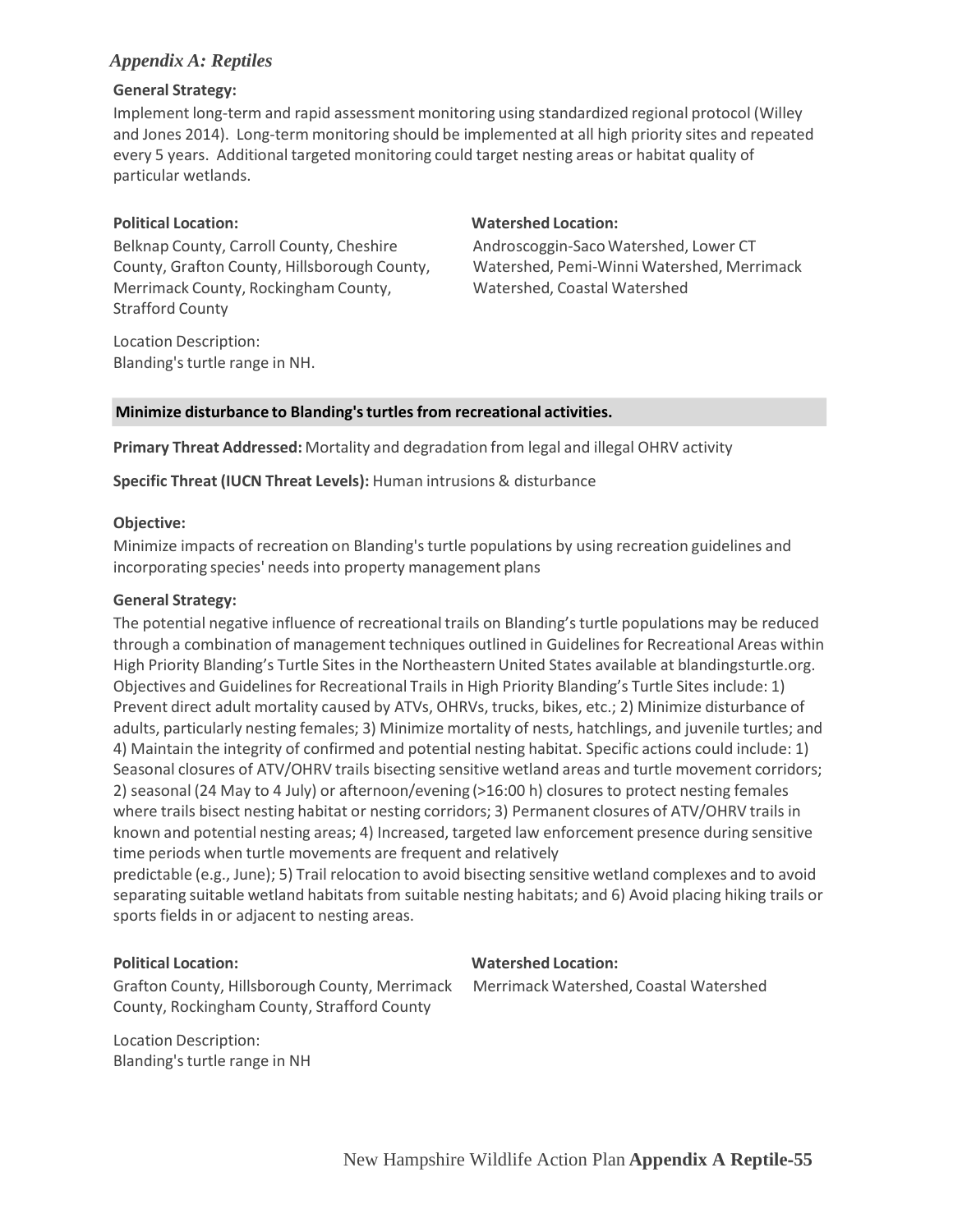## **Implement and promote the use of forestry guidelinesin areas where Blanding'sturtles occur**

**Primary Threat Addressed:** Habitat degradation and conversion from forestry practices

**Specific Threat (IUCN Threat Levels):** Biological resource use

## **Objective:**

Encourage use of Blanding's turtle forestry guidelinesto minimize impacts to Blanding'sturtle populations.

## **General Strategy:**

'Guidelines for Forestry Activities within High Priority Blanding's Turtle Sites in the Northeastern United States' have been developed by the Northeast Blanding'sturtle working group and are available at blandingsturtle.org. Objectives and guidelines for forestry activities in high priority Blanding's turtle sites include: 1) Prevent direct adult mortality caused by machinery, skidders, trucks, etc.; 2) Minimize mortality of nests, hatchlings, and juvenile turtles; 3) Improve, expand, or create new nesting habitat; 4) Avoid changes to wetland hydrology during overwintering season (October to April); 5) Avoid disturbance to vernal pool habitats year‐round; and 6) Avoid introducing aquatic or terrestrial invasive plant species. The Blanding's turtle active season is 1 March to 15 September in most years, but may vary depending on weather. The Blanding's turtle dormant season is typically 1 November to 28 February. These guidelines are targeted at high priority Blanding'sturtle sites in the northeast United States, but could be useful in conserving Blanding'sturtles at any occupied site where landowners are willing to implement. NHFG will target large landowners within high priority Blanding's turtle sites for dissemination of guidelines and provide technical assistance to these landowners as warranted. NHFG will also disseminate guidelines to groups (e.g., NRCS, UNH Cooperative Extension, foresters, etc.) that work with private landowners and encourage use when developing management plans for properties.

Belknap County, Carroll County, Cheshire County, Grafton County, Hillsborough County, Merrimack County, Rockingham County, Strafford County

#### **Political Location: Watershed Location:**

Androscoggin‐SacoWatershed, Lower CT Watershed, Pemi‐Winni Watershed, Merrimack Watershed, Coastal Watershed

## **Maintain & enhance nesting habitat**

**Primary Threat Addressed:** Mortality from subsidized or introduced predators

**Specific Threat (IUCN Threat Levels):** Invasive & other problematic species, genes & diseases

## **Objective:**

Create, enhance, and maintain multiple nesting areas at each priority Blanding's turtle site.

#### **General Strategy:**

A complete overview of nest enhancement guidelines can be found in 'Guidelinesfor Nest Site Management and Creation within High Priority Blanding's Turtle Sites in the Northeastern United States' available at blandingsturtle.org. Existing nesting areas should be identified, protected, and enhanced as necessary. Large disturbed areas, including active and abandoned excavation areas, are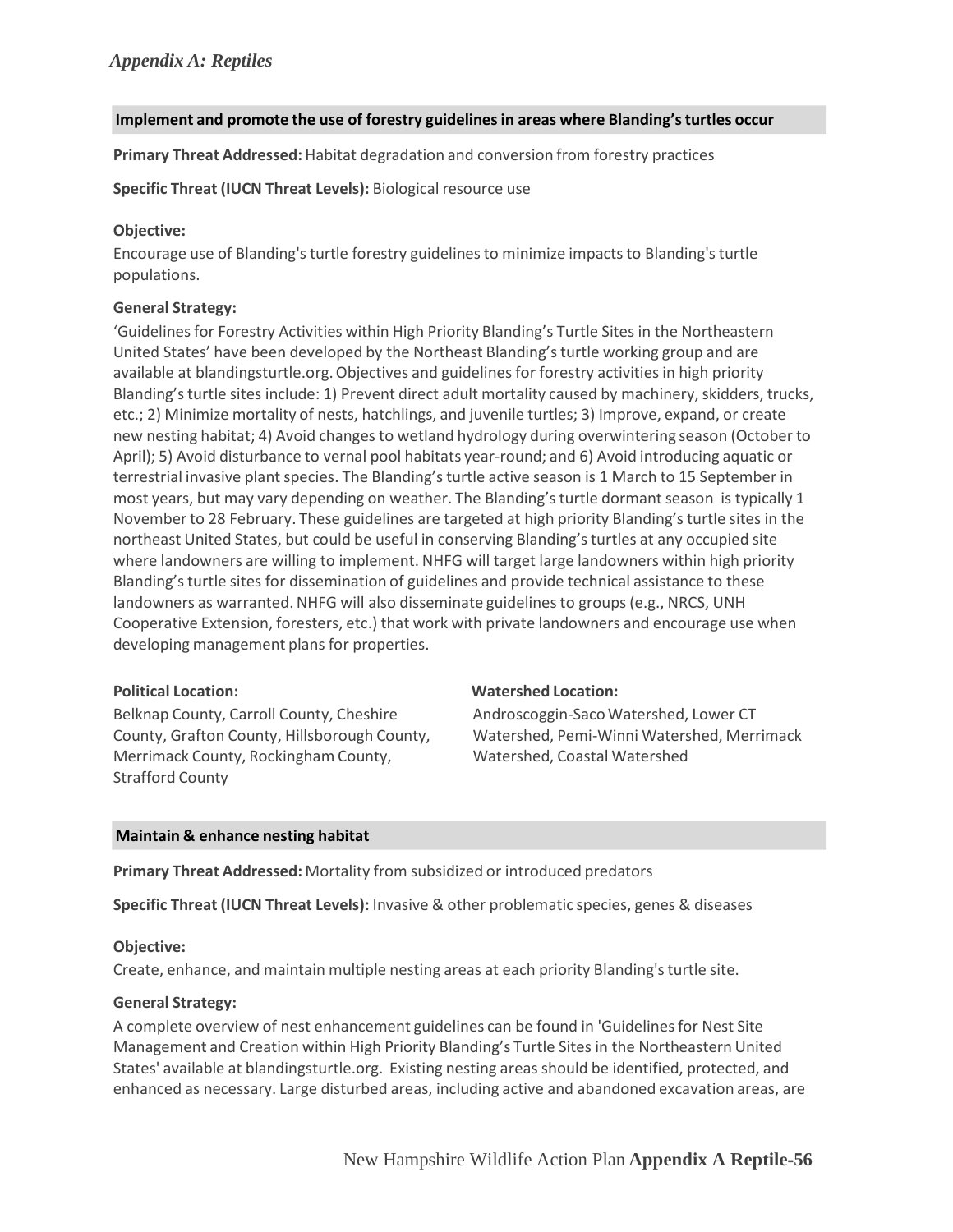often important nesting areas for turtles when they occur in proximity to suitable wetlands. Loaming and planting excavated areas often reduces their suitability for nesting turtles and many other wildlife species (e.g., black racers, eastern hognose snake, New England cottontail, bank swallow, kingfisher, shrubland and grassland birds). Managers should use extreme caution when augmenting or restoring known nesting habitat for Blanding's turtles and managementshould occur outside of the nesting and incubation period. In areas where nesting opportunities appear to be few, far from wetlands, or when turtles must cross roads to reach, new nesting areas may be created. Landowners and land managers are encouraged to work with NH Fish & Game to identify nest enhancement projects, especially in priority Blanding's turtle sites. Nesting area creation or managementshould be monitored using visual surveys or camera surveys to assess use and document threats to nesting turtles, eggs, or young (predation, disturbance, etc.). Nesting areas should be systematically surveyed every five years to ensure that tree species are not shading the area.

Belknap County, Carroll County, Cheshire County, Grafton County, Hillsborough County, Merrimack County, Rockingham County, Strafford County

Location Description: Focused at priority Blanding's turtle sites.

## **Political Location: Watershed Location:**

Androscoggin‐SacoWatershed, Lower CT Watershed, Pemi‐Winni Watershed, Merrimack Watershed, Coastal Watershed

## **Evaluate impacts and develop environmentalreview guidelines**

**Primary Threat Addressed:** Habitat impacts from development of surrounding uplands

**Specific Threat (IUCN Threat Levels):** Residential & commercial development

## **Objective:**

Evaluate all projects that have potential to cause harm to Blanding's turtle populations and provide guidance to minimize impacts to those populations.

## **General Strategy:**

Blanding's turtles are listed as endangered in New Hampshire. As such, NHFG will review any proposed activities (residential and commercial development, recreation, habitat management, etc.) that has the potential to harm Blanding's turtles. NHFG will work with applicants and permitting staff from other state and federal agencies, primarily Department of Environmental Services (Wetlands Bureau) and U.S. Army Corps of Engineers, to identify avoidance and minimization conditionsfor permit applicants. NHFG will develop guidelines for consistent and effective review of projects potentially impacting Blanding's turtles. Guidelines will consider scenarios where impacts should be avoided and scenarios where impact minimization of mitigation may be appropriate. Pre- and postconstruction monitoring of Blanding'sturtles and associated habitat (e.g., vernal pools, nesting areas) should be considered as a component of project review. Although all Blanding'sturtle populations have some protection by state law (RSA 212-A), NHFG should prioritize protection at higher quality sites (See Actions in Willey and Jones 2014).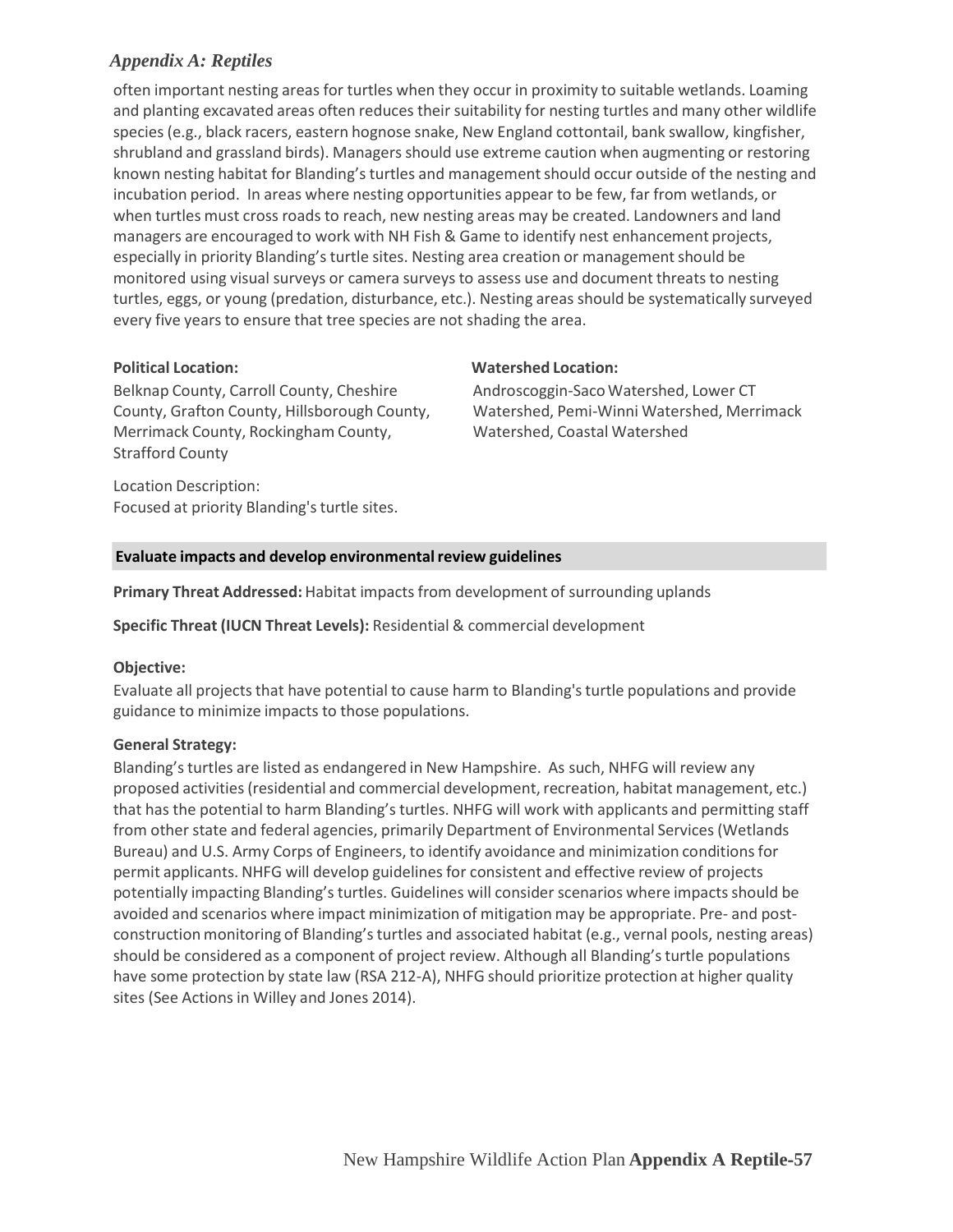## **Political Location: Watershed Location:**

Belknap County, Carroll County, Cheshire Merrimack County, Grafton County, Hillsborough County, Merrimack County, Rockingham County, Strafford County

Location Description:

Throughout range of Blanding's turtle in NH.

## **References, Data Sources and Authors**

## **Data Sources**

Initial information on the condition of Blanding'sturtle populationslargely was a result of reports received from RAARP and several localized research and inventory efforts focused along the Lamprey River, Great Bay, and the Concord area (Carroll 1999, Jenkins and Babbitt 2003). A regional project supported by the Competitive State Wildlife Grant Program titled 'Conservation of Blanding's Turtle and Associated Wetland SGCN in the Northeast' was initiated in 2011 and consisted of a standardized and coordinated monitoring strategy for Blanding's turtle populationsin the northeast region, which is ongoing (Willey and Jones 2014). Blanding'sturtles were observed and captured as part of this study during 2011-2014, and this information has been incorporated into the New Hampshire Rare Species Database. Before this study, distribution information came largely from the New Hampshire Reptile and Amphibian Reporting Program (RAARP). High quality records were submitted to New Hampshire Natural Heritage Bureau (NHNHB) and were incorporated into the Rare Species Database. Although most towns where Blanding'sturtles currently occur probably have been reported, several towns in the center and periphery of the New Hampshire Blanding'sturtle distribution have not verified the species presence to date.

Threat assessments were conducted by a group of NHFG biologists(Michael Marchand, Brendan Clifford, Loren Valliere, Josh Megysey).

## **Data Quality**

Information was collected from visual surveys, trapping in suitable wetlands, and radio-telemetry studies of Blanding'sturtles in 32 NH towns. NH information came from 293 nights of trapping in suitable wetlands, and 60 springtime visual surveys for Blanding's turtles. These surveys resulted in 315 Blanding'sturtles captured during trapping surveys, 137 observed during visual surveys, and 223 individual genetic samples collected for analysis. Genetic samples collected from individual Blanding's turtles helped delineate site boundaries and provided some insight into the connectivity of Blanding's turtle habitats in the state.

Most records consist of one or a few observations, many of which were encounters on roads. Wetland occupation and habitat use at a fine scale is poorly understood for most of the New Hampshire range of Blanding's turtles, though several sites near Concord and Great Bay have been studied in greater detail (Jenkins and Babbitt 2003).

## **2015 Authors:**

Loren Valliere, NHFG; Michael Marchand, NHFG

## **2005 Authors:**

Michael Marchand, NHFG

## **Literature**

**Watershed Location:** Coastal Watershed, Androscoggin‐Saco Watershed, Lower CT Watershed, Pemi‐Winni Watershed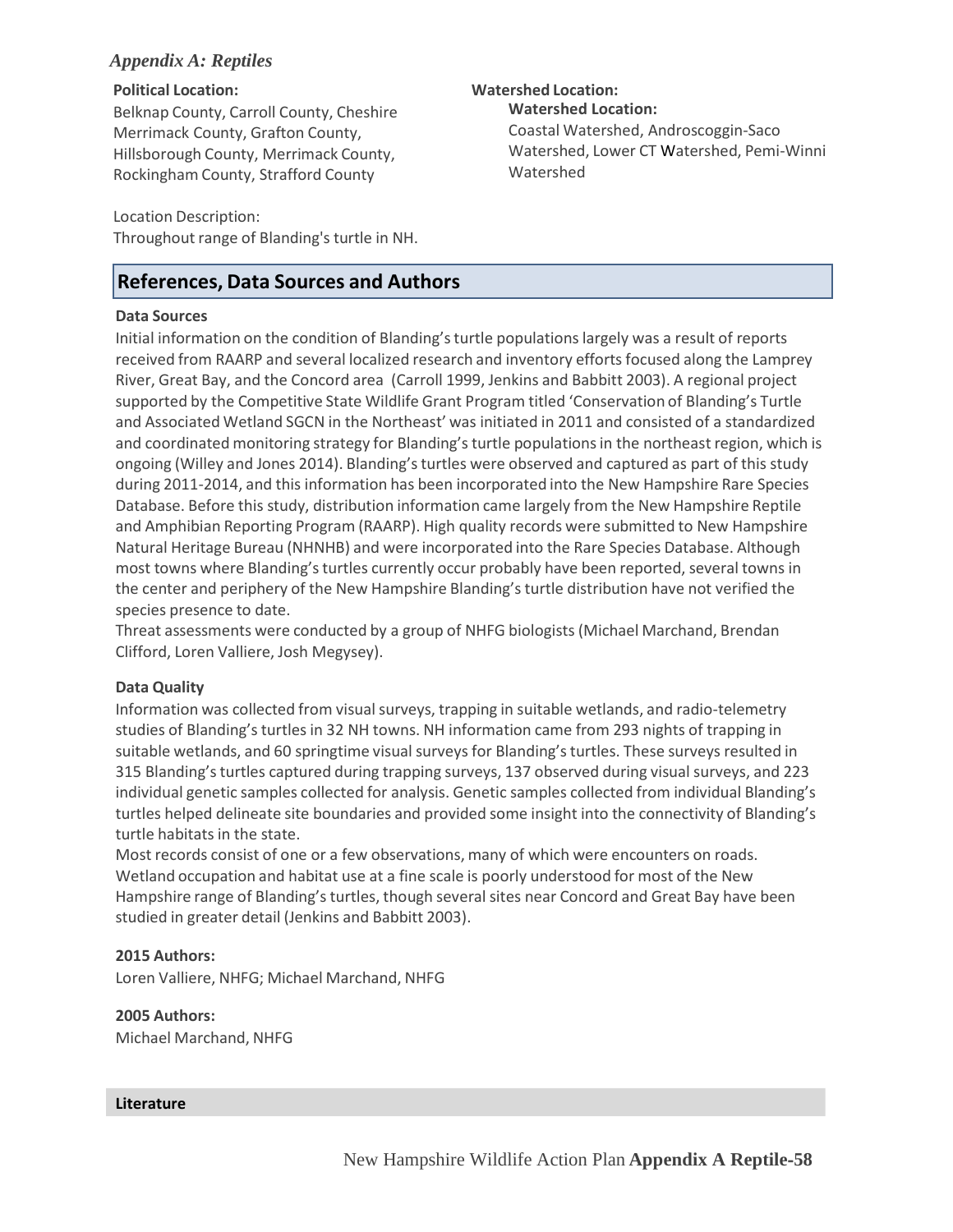Beaudry, F., P. G. deMaynadier, M. L. Hunter Jr. Nesting movements and the use of anthropogenic nesting sites by spotted turtles (Clemmys guttata) and Blanding'sturtles (Emydoidea blandingii). 2010. Herpetological Conservation and Biology 5(1):1‐8.

Brecke, B., and J.J. Moriarty. 1989. Emydoidea blandingi (Blanding'sturtle) Longevity. Herpetological Review 20:53.

Brenes, R., M. J. Gray, T. B. Waltsek, R. P. Wilkes, D. L. Miller. 2014. Transmission of ranavirus between ectothermic vertebrate hosts. PLoS ONE. 9(3):1‐6.

Butler, B. O. and T. E. Graham. 1995. Early post-emergent behavior and habitat selection in hatchling Blanding's turtles, Emydoidea Blandingii, in Massachusetts. Chelonian Conservation and Biology: 1:187-196.

Center for Biological Diversity, 2012. Before the Secretary of the Interior, Petition to list 53 Amphibians and Reptiles in the United States as Threatened or Endangered Species Under the Endangered Species Act. At website[:](http://www.biologicaldiversity.org/campaigns/amphibian_conservation/pdfs/Mega_herp_petition_7)

[http://www.biologicaldiversity.org/campaigns/amphibian\\_conservation/pdfs/Mega\\_herp\\_petition\\_7](http://www.biologicaldiversity.org/campaigns/amphibian_conservation/pdfs/Mega_herp_petition_7)‐ 9‐2012.pdf [Accessed 16 January 2015].

Compton, B.W., F. Beaudry, K. McGarigal, and P.R. Sievert. 2007. Habitat modeling for Blanding's turtle (emydoidea blandingii) in the Northeast. Unpublished report submitted to Northeast Blanding's Turtle Working Group, Department of Natural Resources Conservation, University of Massachusetts, Amherst.

Congdon, J.D. and D.A. Keinath. (2006, July 20). Blanding's Turtle (Emydoidea blandingii): a technical conservation assessment. [Online]. USDA Forest Service, Rocky Mountain Region. Available[:](http://www.fs.fed.us/r2/projects/scp/assessments/blandingsturtle.pdf) [http://www.fs.fed.us/r2/projects/scp/assessments/blandingsturtle.pdf \[](http://www.fs.fed.us/r2/projects/scp/assessments/blandingsturtle.pdf)01.23.2015].

Congdon, J.D., A.E. Dunham, and R.C. van Loben Sels. 1993. Delayed sexual maturity and demographics of Blanding'sturtles (Emydoidea blandingii): implicationsfor conservation and management of long‐lived organisms. Conservation Biology 7:826‐833.

Congdon, J.D., and R.C. van Loben Sels. 1993. Relationships of reproductive traits and body size with attainment of sexual maturity and age in Blanding's turtles (Emydoidea blandingi). Journal of Evolutionary Biology 6:547‐557.

Congdon, J.D., D.W. Tinkle, G.L. Breitenbach, and R.C. van Loben Sels. 1983. Nesting ecology and hatching success in the turtle Emydoidea blandingi. Herpetolgica 39:417‐429.

Congdon, J.D., R.D. Nagle, O.M. Kinney, M. Osentoski, H.W. Avery, R.C. van Loben Sels, and D.W. Tinkle. 2000. Nesting ecology and embryo mortality: implicationsfor hatchling success and demography of Blanding'sturtles (Emydoidea blandingii). Chelonian Conservation and Biology 3:569‐ 579.

DePari, J.A., M.H. Linck, and T.E. Graham. 1987. Clutch size of the Blanding'sturtle, Emydoidea blandingi, in Massachusetts. The Canadian Field‐Naturalist 101:440‐442.

Edge, C.B., B.D. Steinberg, R.J. Brooks, J.D. Litzgus. 2009. Temperature and site selection by Blanding's turtles (Emydoidea blandingii) during hibernation near the species' northern range limit. Canadian Journal of Zoology. 87:825‐834.

Enivronmental Law Institute . 2008. State Wetland Protection: Status, Trends, & Model Approaches [Internet]. Environmental Law Institue with support from the Environmental Protection Agency; [cited 2015 April 7] Available from:

[http://www.eli.org/sites/default/files/docs/core\\_states/New\\_Hampshire.pdf.](http://www.eli.org/sites/default/files/docs/core_states/New_Hampshire.pdf)

Erb, L., and L. Bol. 2006. Massachusetts forestry conservation management practices for Blanding's turtles. [cited 2015 April 8].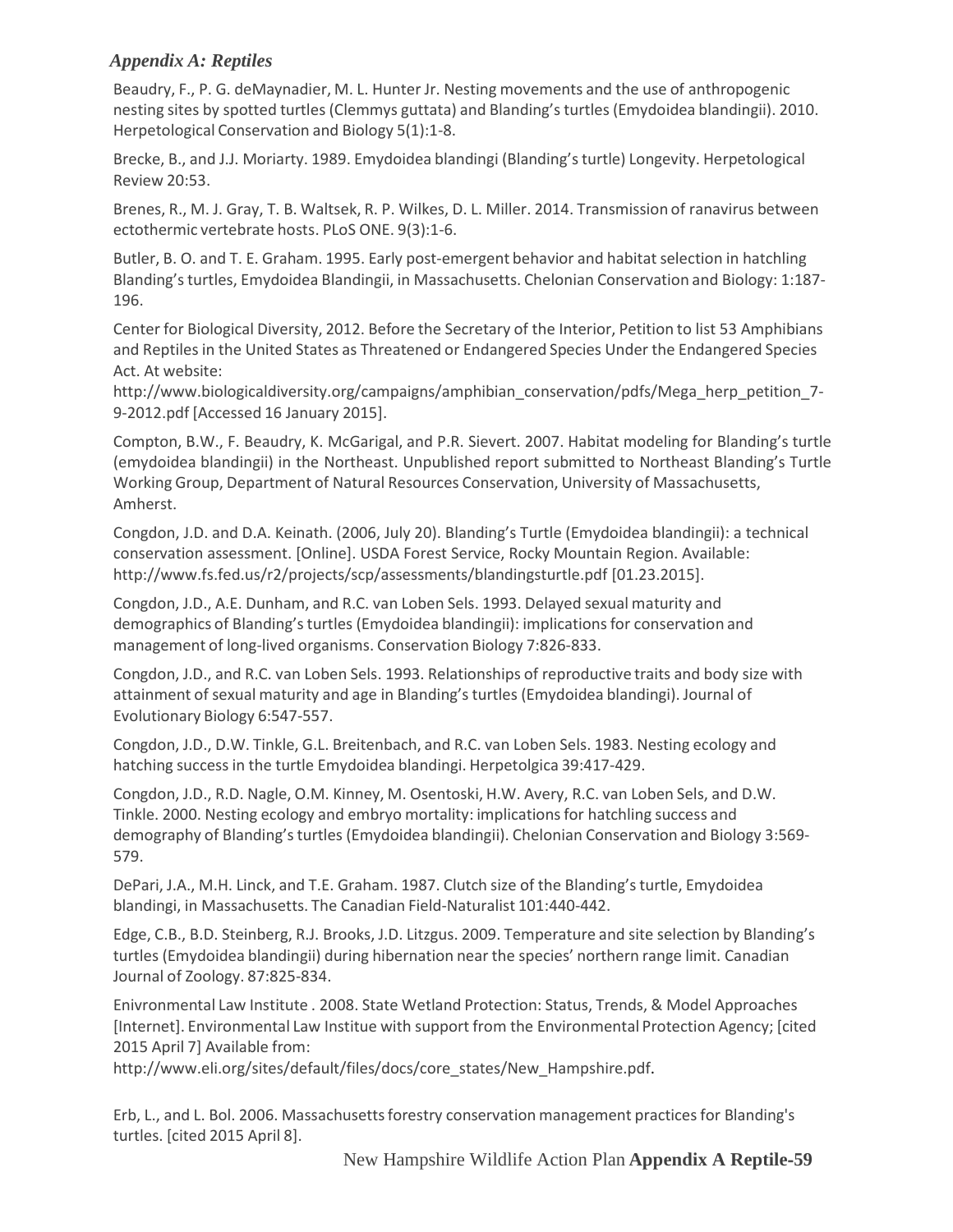Ernst, C.H, R.W. Barbour, and J.E. Lovich. 1994. Turtles of the United States and Canada. Smithsonian Institution Press, Washington, D.C., USA.

Fowle, S.C. 2001. Priority sites and proposed reserve boundariesfor protection of rare herpetofauna in Massachusetts.Natural Heritage and Endangered Species Program. Massachusetts Division of Fisheries and Wildlife, Westborough, Massachusetts, USA.

Gibbs, J.P. and W.G. Shriver. 2002. Estimating the effects of road mortality on turtle populations. Conservation Biology 16:1647‐1652.

Gibbs, J.P., and D.A. Steen. 2005. Trends in sex ratios of turtles in the United States: Implications of road mortality. Conservation Biology 19:552‐556.

Graham, T.E. 1999. In Maine Amphibians and Reptiles, M.L. Hunter, A.J.K. Calhoun, and M. McCollough. The University of Maine Press, Orono, Maine, USA.

Jenkins, R., and K.J. Babbitt. 2003. Developing a conservation strategy to protect land habitat functions for New Hampshire's reptiles and amphibians using the Blanding's turtle (*Emydoidea blandingii*) as a flagship species. Final report submitted to the New Hampshire Fish & Game Department, Concord, New Hampshire, USA.

Joyal, L.A. 1996. Ecology of Blanding's(*Emydoidea blandingii*) and spotted (*Clemmys guttata*) turtles in southern Maine: population structure, habitat use, movements, and reproductive biology. M.S. Thesis, University of Maine, Orono, Maine, USA.

Joyal, L.A., M. McCollough, and M.L. Hunter, Jr. 2000. Population structure and reproductive ecology of Blanding'sturtle (*Emydoidea blandingii*) in Maine, near the northeastern edge of its range. Chelonian Conservation and Biology 3:580‐588.

Kofron, C.P., and A.A. Schreiber. 1985. Ecology of two endangered aquatic turtles in Missouri: Kinosternon flavescens and Emydoidea blandingii. Journal of Herpetology 19:27‐40.

Linck, M.H., J.A. DePari, B.O. Butler, and T.E. Graham. 1989. Nesting behavior of the turtle, Emydoidea blandingi, in Massachusetts. Journal of Herpetology 23:442‐444.

Marchand, M.N. and J.A. Litvaitis. 2004. Effects of habitat features and landscape composition on the population structure of a common aquatic turtle in a region undergoing rapid development. Conservation Biology 18: 758‐767.

McCollough, M.A. 1999. Conserving a landscape for Blanding's and spotted turtles in Maine and New Hampshire. Abstracts of the 55th Annual Northeast Fish and Wildlife Conference, Manchester, New Hampshire, USA.

Minnesota DNR. 2008. Environmental Review Fact Sheet Series: Blanding'sturtle. Division of Ecological Resources. [cited 2015 April 8] 1‐4.

Najjar, S. J. and S. M. Drake. 2014. Blanding's and rare turtle habitat use and monitoring project. 2013 Annual Report. New Boston Air Force Station, New Hampshire.

NatureServe. 2004. NatureServe Explorer: An online encyclopedia of life [web application]. Version 4.1. NatureServe, Arlington, Virginia. Available [http://www.natureserve.org/explorer. \(](http://www.natureserve.org/explorer)Accessed: January 4, 2005).

NEPARC. 2010. Northeast Amphibian and Reptile Species of Regional Responsibility and Conservation Concern. Northeast Partnersin Amphibian and Reptile Conservation (NEPARC). Publication 2010‐1.

NH DES. 2014. Streams and Stream Crossings[Internet]. Concord (NH): NH Department of Environmental Services; [2014, cited 2015 April 8] . Available from[:](http://des.nh.gov/organization/divisions/water/wetlands/streams_crossings.htm) [http://des.nh.gov/organization/divisions/water/wetlands/streams\\_crossings.htm.](http://des.nh.gov/organization/divisions/water/wetlands/streams_crossings.htm)

Pappas, M.J. and B.J. Brecke. 1992. Habitat selection of juvenile Blanding's turtles, Emydoidea blandingii. Journal of Herpetology 26:233‐234.